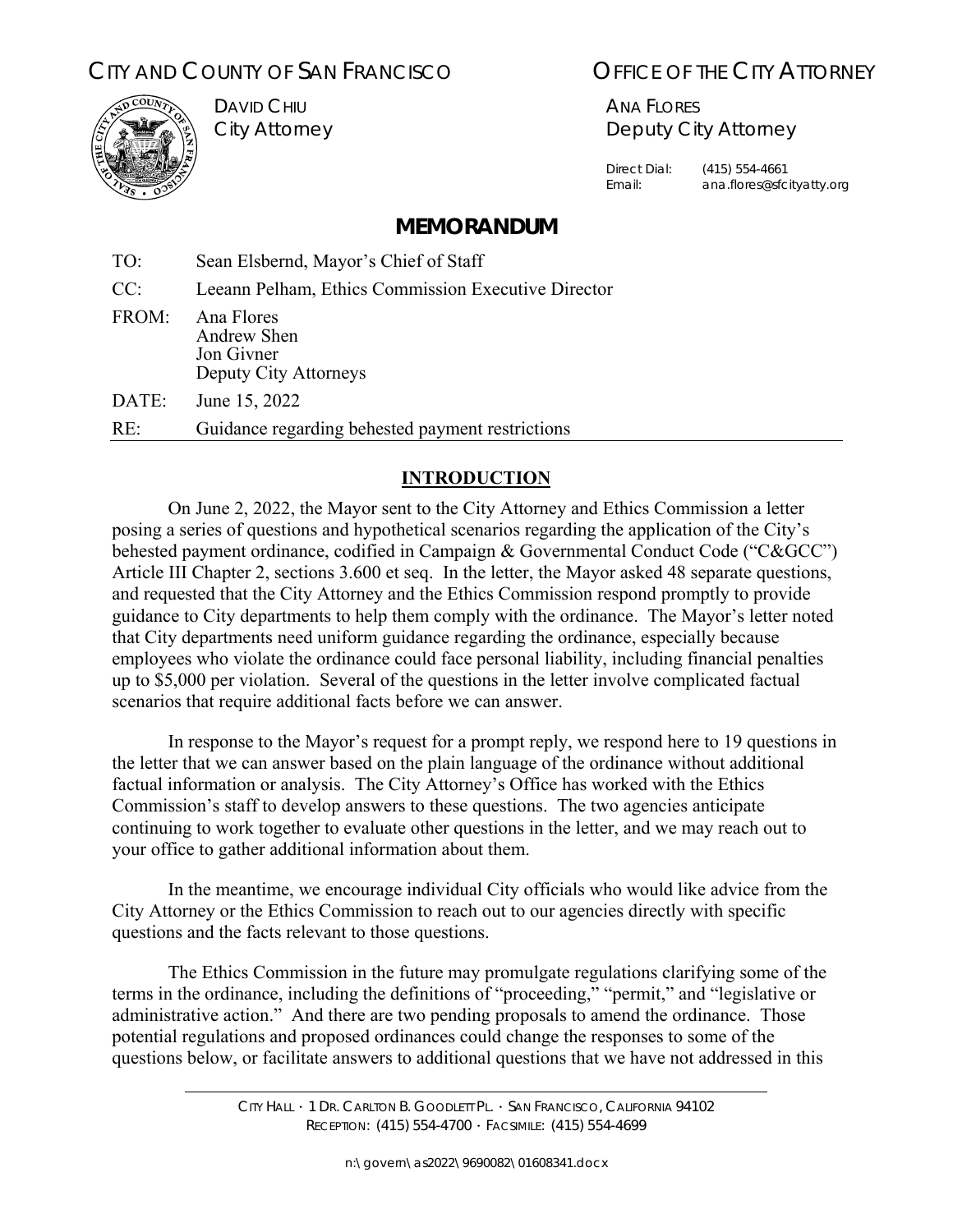#### **MEMORANDUM**

| TO:   | Sean Elsbernd, Mayor's Chief of Staff            |
|-------|--------------------------------------------------|
| DATE: | June 15, 2022                                    |
| PAGE: |                                                  |
| RE:   | Guidance regarding behested payment restrictions |

initial set. If the regulations or ordinances change our responses in any significant way, we will provide additional written responses at that time.

## **QUESTIONS AND RESPONSES**

**Question 6: Under the legislation, if an HSH Officer had a meeting with a Tipping Point director where the director had attempted to influence the Officer to implement the noncongregate cabin shelter pilot, could the HSH Officer meet with the same director a month later and solicit funding to the City for an unrelated affordable housing project?** 

Response to Question 6: No, the officer may not solicit the funding. For the HSH Officer, the Tipping Point director is an "interested party" due to the director's "attempt to influence" the HSH Officer on a potential legislative or administrative action, i.e., the implementation of a new non-congregate cabin shelter pilot program. C&GCC § 3.600. Because the Tipping Point director is an "interested party," the HSH Officer may not solicit a "behested payment" from the director within 12 months of the attempt to influence. C&GCC  $\S 3.610(a)(3)$ .

**Question 11: Please consider the following hypothetical. An education foundation director meets with a DCYF Officer and attempts to influence her to promote an initiative to open charter schools in San Francisco. The DCYF Officer declines to promote the initiative. A month later the same DCYF Officer solicits a grant from the foundation director to support the Summer Together program. Would this violate the ordinance?** 

Response to Question 11: Yes, that conduct would violate the ordinance. For the DCYF Officer, the education foundation director is an "interested party" due to the director's "attempt to influence" the DCYF Officer on a potential legislative or administrative action, i.e., a new initiative to open charter schools. C&GCC § 3.600. Because the education foundation director is an "interested party," the DCYF Officer may not solicit a "behested payment" from the director within 12 months of the attempt to influence. C&GCC  $\S 3.610(a)(3)$ .

The City Attorney's Office and the Ethics Commission recently advised that DCYF's solicitation of funding from Crankstart for the Summer Together program did not implicate the behested payment ordinance. That situation was different from this hypothetical scenario because Crankstart was not an interested party that contracted with DCYF or attempted to influence DCYF regarding potential legislative or administrative action.

**Question 15: RPD is undertaking an upgrade of the Japantown Peace Plaza and considering partnering with Japantown civic organizations for philanthropic support. These groups receive permits from RPD to use the Peace Plaza space for events. During the 12 months following such an organization receiving a permit, would an RPD Officer or designated employee be prohibited from soliciting or coordinating funding from the organization for the upgrade?**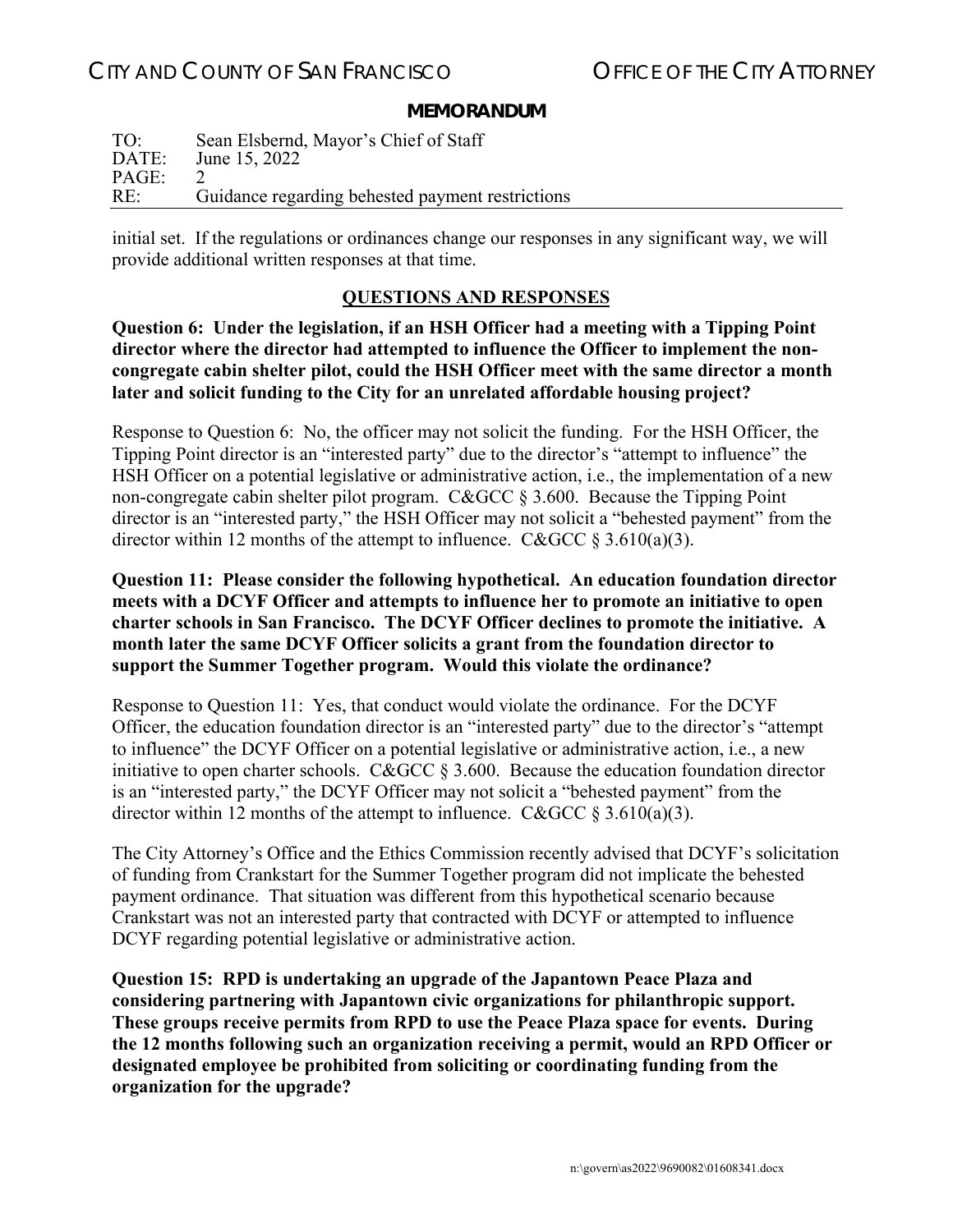## **MEMORANDUM**

| TO:   | Sean Elsbernd, Mayor's Chief of Staff            |
|-------|--------------------------------------------------|
| DATE: | June 15, 2022                                    |
| PAGE: |                                                  |
| RE:   | Guidance regarding behested payment restrictions |

Response to Question 15: Yes, that conduct would be prohibited. For the RPD Officer or RPD designated employee, the Japantown civic organizations are "interested parties" because they are "parties" to a "proceeding" regarding a "permit" before their department, i.e., the permits to use the Japantown Peace Plaza. C&GCC  $\S 3.600$ . Because the Japantown civic organizations are "interested parties," the RPD Officer or RPD designated employee (Form 700 filers) may not solicit a "behested payment" from those organizations for 12 months after RPD issued them permits. C&GCC  $\S 3.610(a)(1)$ .

**Question 17: RPD opened the new state of the art Goldman Tennis Center in Golden Gate Park, with \$27 million of the \$30 million cost raised by fundraising from private donors, through a friends group that is fiscally sponsored by the San Francisco Parks Alliance. If a donor were to apply for a permit from RPD to hold an event at the Goldman Tennis Center, would an RPD Officer or designated employee be precluded for 12 months following the award of the permit from soliciting or coordinating further donations from the donor to maintain the Center or support its youth tennis and tutoring program?**

Response to Question 17: Yes, that conduct would be prohibited. For the RPD Officer or RPD designated employee, the donor is an "interested party" because the donor is a "party" to a "proceeding" regarding a "permit" before their department, i.e., the permit to hold an event at the Goldman Tennis Center. C&GCC § 3.600. Because the donor is an "interested party," the RPD Officer or RPD designated employee may not solicit a "behested payment" from the donor for 12 months after RPD issued the donor a permit. C&GCC  $\S 3.610(a)(1)$ .

**Question 21: Please consider the following hypothetical. A company seeks a permit from RPD to hold their corporate summer party at a particular park. The permit application is submitted by the company CEO. The permitting approval process requires discretionary review by RPD staff of the length, projected attendance, and staging of the event. Six months after the permit is granted, an RPD designated employee who was not involved in reviewing the permit application, and is, in fact, unaware of it, asks the company CEO, who happens to be her neighbor, for a \$100 donation for a March of Dimes pledge drive. Has the employee violated the ordinance?** 

Response to Question 21: Yes, the employee would have violated the ordinance. For the RPD designated employee, the company's CEO is an "interested party" because the company CEO is a "party" to a "proceeding" regarding a "permit" before the designated employee's department, i.e., the permit for a party at a park. C&GCC § 3.600. Because the company's CEO is an "interested party," the RPD designated employee may not solicit a "behested payment" from the company's CEO for 12 months after RPD granted the company's CEO a permit. C&GCC §  $3.610(a)(1)$ .

Under the ordinance, the restriction on behested payments applies even though the RPD designated employee solicited a donation unrelated to the designated employee's City duties.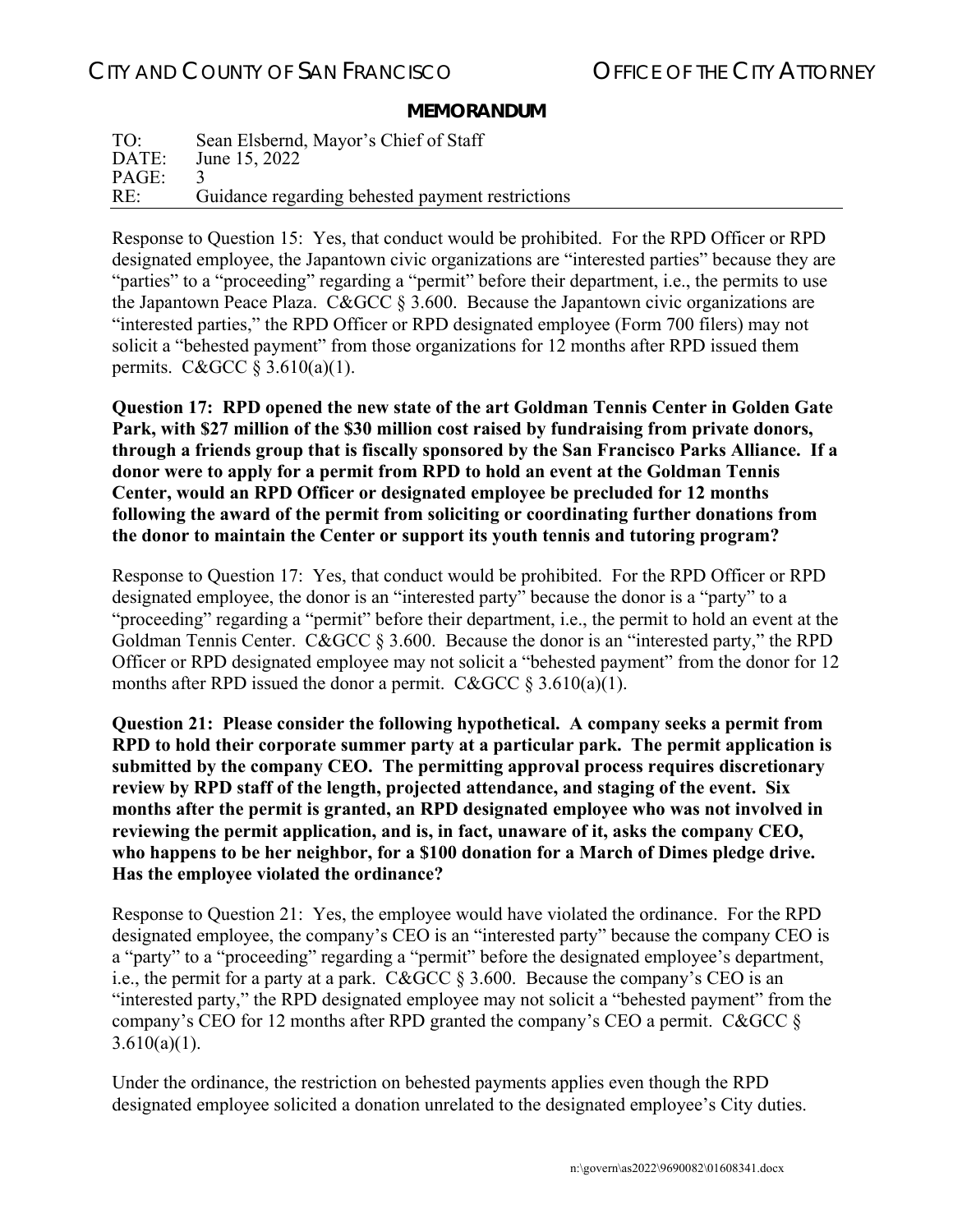#### **MEMORANDUM**

TO: Sean Elsbernd, Mayor's Chief of Staff<br>DATE: June 15, 2022 June 15, 2022 PAGE: 4 RE: Guidance regarding behested payment restrictions

Further, the RPD designated employee's lack of awareness regarding the company CEO's acquisition of a permit is not a defense to a violation of the ordinance. C&GCC §§ 3.650, 3.242(d). Lastly, the designated employee's request in this scenario violates the ordinance even though the amount of the donation is relatively small; the ordinance does not set a dollar threshold for the value of a prohibited "behested payment."

## **Question 23: Under the legislation, can an RPD designated employee solicit a charitable donation from someone who had applied for a picnic table permit that the employee reviewed and issued six months earlier?**

Response to Question 23: No, that solicitation would be prohibited. For the RPD designated employee, the permittee is an "interested party" because that person is a "party" to a "proceeding" regarding a "permit" before the designated employee's department, i.e., the picnic table permit. The definition of "permit" in the ordinance does not include an exception for ministerial permits like picnic table permits. C&GCC § 3.600. Because the permittee is an "interested party," the RPD designated employee may not solicit a "behested payment" from the permittee for 12 months after RPD granted the company's CEO a permit. C&GCC §  $3.610(a)(1)$ .

## **Question 24: An individual applies for a permit from RPD to hold their child's birthday party in Golden Gate Park. They fill out the necessary paperwork and submit it to RPD. They also call an RPD designated employee and discuss a suitable location for the party that can accommodate a bouncy house. Under the legislation, has this individual become an interested party to every RPD Officer and designated employee?**

Response to Question 24: Yes, the individual would have become an interested party to every RPD Officer and designated employee, because the individual is a "party" to a "proceeding" regarding a "permit" before the department. C&GCC § 3.600. Under the behested payment ordinance, such a permittee is an "interested party" for all RPD Officers and designated employees, even if those Officers and designated employees had no personal involvement in the permit issuance and had no knowledge of the permit. C&GCC § 3.600. Because the permittee is an "interested party," the RPD Officer or designated employee may not solicit a "behested payment" from the permittee for 12 months after RPD granted the permit. C&GCC  $\S$  $3.610(a)(1)$ .

**Question 27: The Office of Economic and Workforce Development (OEWD) conducts regular communications with community coalitions and trade groups like SF Travel, the Chamber of Commerce and the Hotel Council to promote economic recovery, job growth and tourism in San Francisco. Hypothetically, if an OEWD Officer had a meeting with a trade group director and the director advocates that OEWD host a concert series downtown, may the OEWD Officer contact the director a month later and ask them to fund a job fair in an underserved community?**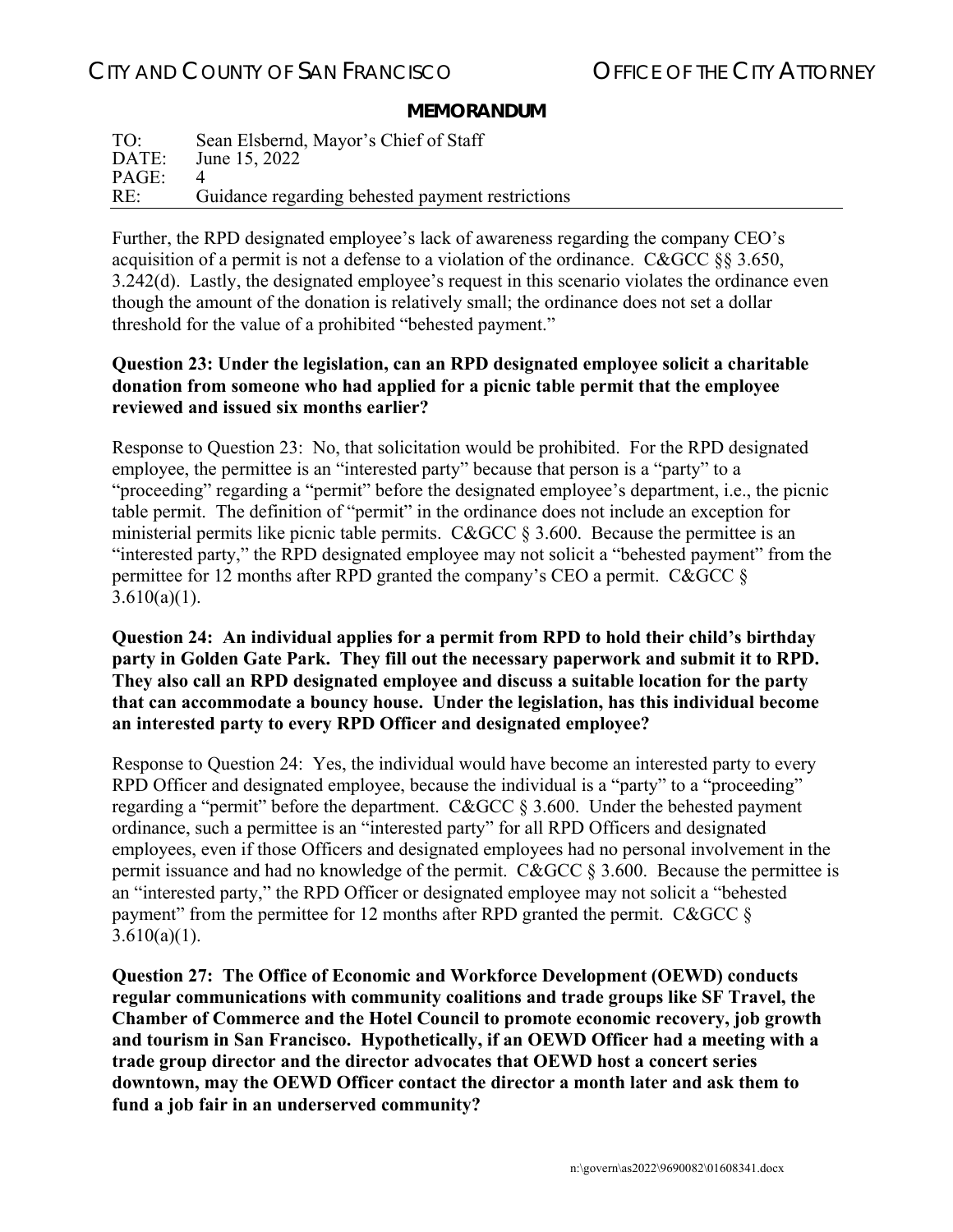#### **MEMORANDUM**

TO: Sean Elsbernd, Mayor's Chief of Staff<br>DATE: June 15, 2022 June 15, 2022 PAGE: 5 RE: Guidance regarding behested payment restrictions

Response to Question 27: No, that solicitation would be prohibited. For the OEWD Officer, the trade group director is an "interested party" due to the director's "attempt to influence" the OEWD Officer on a potential legislative or administrative action, i.e., the hosting of a new concert series. C&GCC § 3.600. Because the trade group director is an "interested party," the OEWD Officer may not solicit a "behested payment" from the director within 12 months of the attempt to influence. C&GCC  $\frac{$3.610(a)(3)}{3.610(a)(3)}$ .

**Question 30: HSA has partnered with Tipping Point, Bay Area Legal Aid (BALA) and Positive Resource Center (PRC) to support the implementation of a 3-year SSI Advocacy legal model pilot. The pilot was intended to test whether a legal advocacy plus social worker program model is able to serve people experiencing homelessness who are not currently reached by HSA's medical-based SSI advocacy model. BALA also advocates for individuals experiencing homelessness, including in challenging the City's policies with respect to tent encampment resolution and storing and tagging such individual's property left at such sites ("bag and tag"). Hypothetically, if a BALA director were to meet with an HSA Officer to advocate that the City change its bag and tag policy, could the HSA Officer contact the director during the following 12 months to solicit that BALA increase its funding for the SSI Advocacy legal model pilot?** 

Response to Question 30: No, that solicitation would be prohibited. For the HSA Officer, the BALA director is an "interested party" due to the director's "attempt to influence" the HSA Officer on a potential legislative or administrative action, i.e., changes to the City's bag and tag policy. C&GCC § 3.600. Because the BALA director is an "interested party," the HSA Officer may not solicit a "behested payment" from the director within 12 months of the attempt to influence. C&GCC § 3.610(a)(3).

**Question 31: As part of its Racial Equity Plan, the Port implements a program that partners with tenants to fund programs aimed at increasing access to Port resources among youth from marginalized communities. The Port has a tenant that leases land owned by the Port for office space at a cost of over \$100,000 in a fiscal year. During the term of the lease, may a Port Officer solicit from that tenant a donation to fund a youth sailing program as part of its Racial Equity Plan?** 

Response to Question 31: No, that solicitation would be prohibited. For the Port Officer, the tenant is an "interested party" as a "City Contractor" due to its lease with the Port with a value of over \$100,000 in a fiscal year. C&GCC § 3.600. Because the tenant is an "interested party," the Port Officer may not solicit a "behested payment" from the tenant until 12 months after the lease has expired. C&GCC  $\S 3.610(a)(2)$ .

**Question 36: The San Francisco Police Activities League (PAL) is a 501(c)(3) organization that builds community by organizing youth sports and healthy activities that develop personal character and foster positive relationships among police officers, youth, and**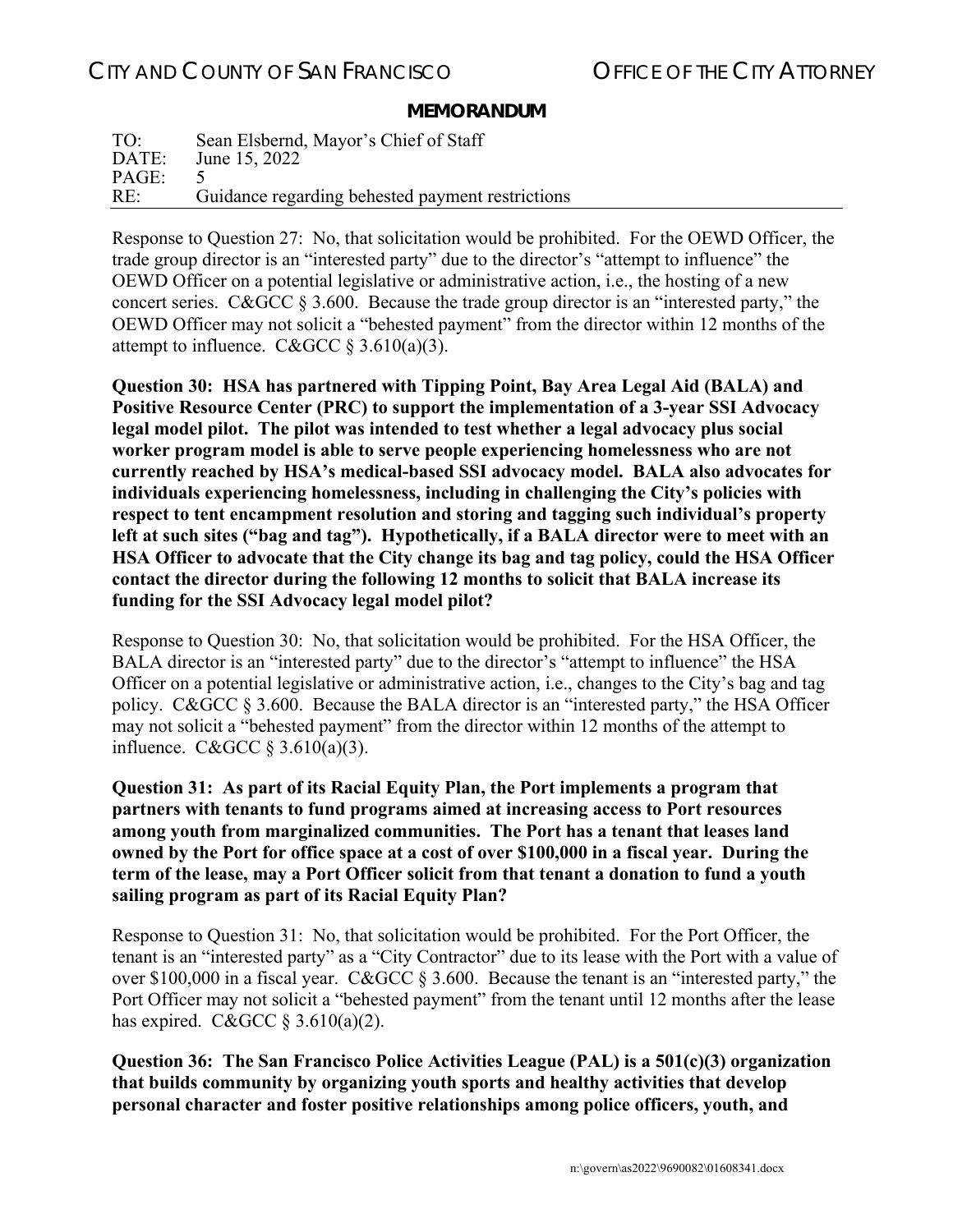#### **MEMORANDUM**

TO: Sean Elsbernd, Mayor's Chief of Staff<br>DATE: June 15, 2022 June 15, 2022 PAGE: 6 RE: Guidance regarding behested payment restrictions

**dedicated volunteers. If a PAL director met with a San Francisco Police Department designated employee to advocate that the department increase police officer participation in training for PAL's youth law enforcement cadet program, during the next 12 months could the department employee solicit the director to ask that PAL provide uniforms for a youth baseball league?** 

Response to Question 36: No, that solicitation would be prohibited. For the SFPD designated employee, the PAL director is an "interested party" due to the director's "attempt to influence" the SFPD designated employee on a potential administrative action, i.e., an increase in police officer participation in the non-profit organization's training program. C&GCC § 3.600. Because the PAL director is an "interested party," the SFPD designated employee may not solicit a "behested payment" from the director within 12 months of the attempt to influence. C&GCC  $\delta$  $3.610(a)(3)$ .

**Question 37: The Guardians of the City (GOTC) is a 501(c)(3) organization dedicated to preserving and sharing the history of San Francisco's Fire, Police, Sheriff's Departments, and Emergency Medical Services. If a GOTC trustee met with a San Francisco Fire Department designated employee to advocate that the Fire Department convert a section of a historic fire station to a visitor museum, during the next 12 months could the department employee solicit the trustee to ask that GOTC provide a donation to SF Flame, the Fire Department's youth athletic program?**

Response to Question 37: No, that solicitation would be prohibited. For the Fire Department designated employee, the GOTC trustee is an "interested party" due to the trustee's "attempt to influence" the Fire Department designated employee on a potential administrative action, i.e., the conversion of a historic fire station. C&GCC § 3.600. Because the GOTC is an "interested party," the designated employee may not solicit a "behested payment" within 12 months of the attempt to influence. C&GCC  $\S 3.610(a)(3)$ .

**Question 38: Please consider the following hypothetical. A City department posts on its website a link to the Give2SF COVID relief fund. A company that is also a contractor to the City department, as defined in the legislation, answers the public appeal by calling a designated employee (Form 700 filer) of that department to discuss a potential Give2SF donation to the City. The company initially offers to donate \$750,000 and suggests that the donation should be spent to open more COVID testing sites in a particular area of the City. The employee agrees but points out that the need is much greater and asks the company if they can provide more funding. In response, the company makes a \$1 million donation. Did the employee violate the ordinance?**

Response to Question 38: Yes, the designated employee would have violated the ordinance, because the employee solicited additional funding from an interested party outside of a public appeal. The behested payment ordinance allows solicitations made through public appeals.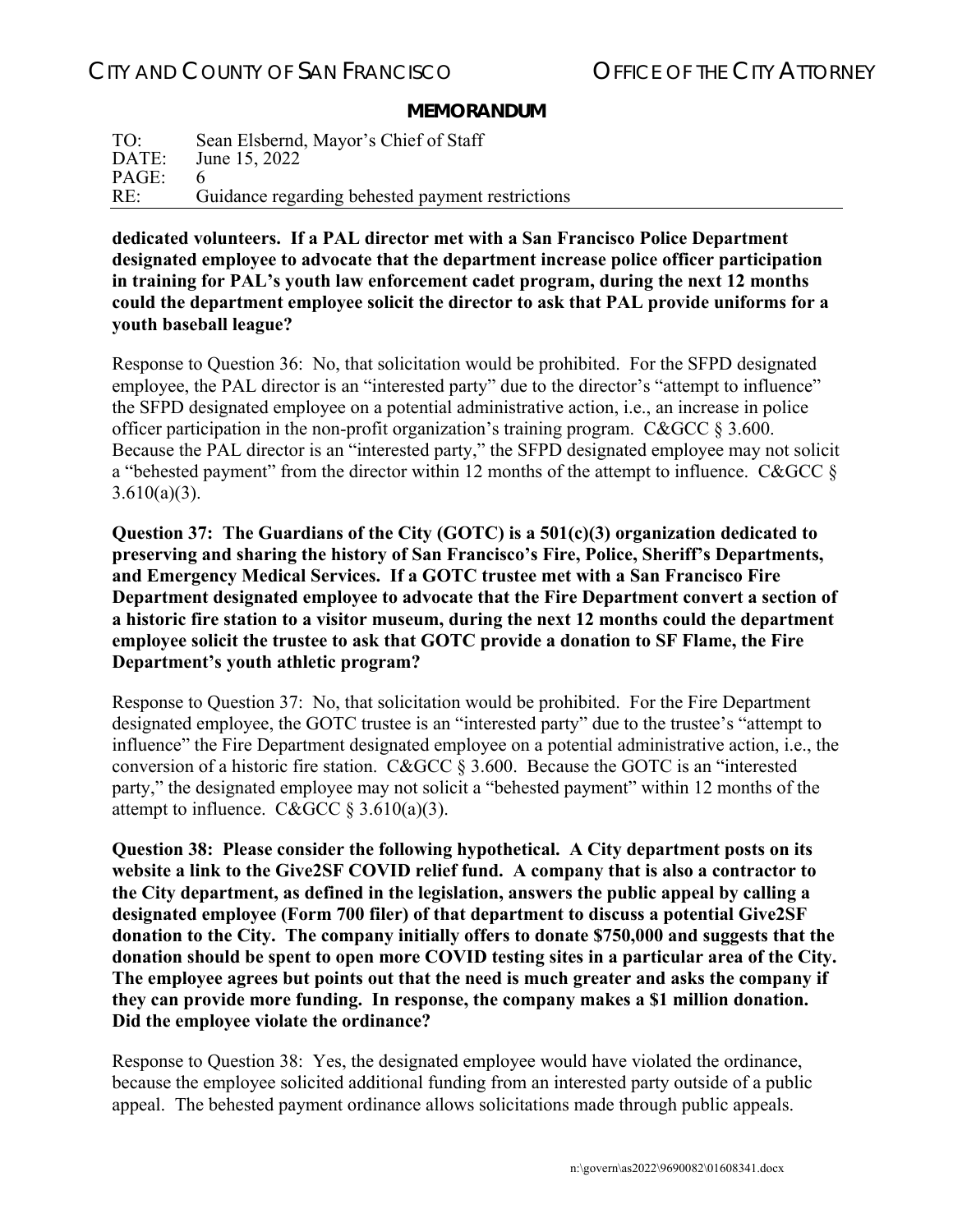### **MEMORANDUM**

| TO:   | Sean Elsbernd, Mayor's Chief of Staff            |
|-------|--------------------------------------------------|
| DATE: | June 15, 2022                                    |
| PAGE: |                                                  |
| RE:   | Guidance regarding behested payment restrictions |

C&GCC  $\S 3.610(c)$ . The ordinance defines a public appeal as "a request for a payment when such request is made by means of television, radio, billboard, a public message on an online platform, the distribution of 200 or more identical pieces of printed material, the distribution of a single email to 200 or more recipients, or a speech to a group of 20 or more individuals." C&GCC § 3.600. In this scenario, the department's initial request for donations through its website was a public appeal, but the designated employee's separate request for additional funding no longer fits within the public appeal exception because the designated employee made the request through a later, separate telephone call directly with the interested party.

## **Question 39: In the Example of Question 38 above, if the designated employee instead suggests that the company makes a donation in the same amount to a non-profit providing food assistance to communities impacted by COVID, has the employee violated the ordinance?**

Response to Question 39: Yes, the employee would still have violated the ordinance. The company is an "interested party" due to its contract with the department. C&GCC § 3.600. Because the company is an "interested party," the designated employee may not solicit a "behested payment" until 12 months after the termination of the contract. C&GCC  $\S$  $3.610(a)(2)$ .

**Question 42: Please consider the following hypothetical. A non-profit that focuses on mental health policy meets with a City Officer and attempts to influence the Officer to support a local legislative change to expand conservatorships for those suffering from mental illness. A month later the City Officer solicits the non-profit to provide a grant to the Officer's department to launch a pilot conservatorship program. Does this violate the ordinance?**

Response to Question 42: Yes, that solicitation would violate the ordinance. For the City Officer, the non-profit is an "interested party" due to the non-profit's "attempt to influence" the City Officer on proposed new legislative action to expand conservatorships. C&GCC § 3.600. Because the non-profit is an "interested party," the City Officer may not solicit a "behested payment" from the non-profit within 12 months of the attempt to influence. C&GCC §  $3.610(a)(3)$ .

**Question 43: Please consider the following hypothetical. A non-profit that focuses on mental health policy meets with a City Officer and attempts to influence the Officer to support a local legislative change to expand conservatorships for those suffering from mental illness. A month later the City Officer solicits the non-profit to provide a grant to the Officer's department to renovate a voluntary mental health treatment center. Does this violate the ordinance?**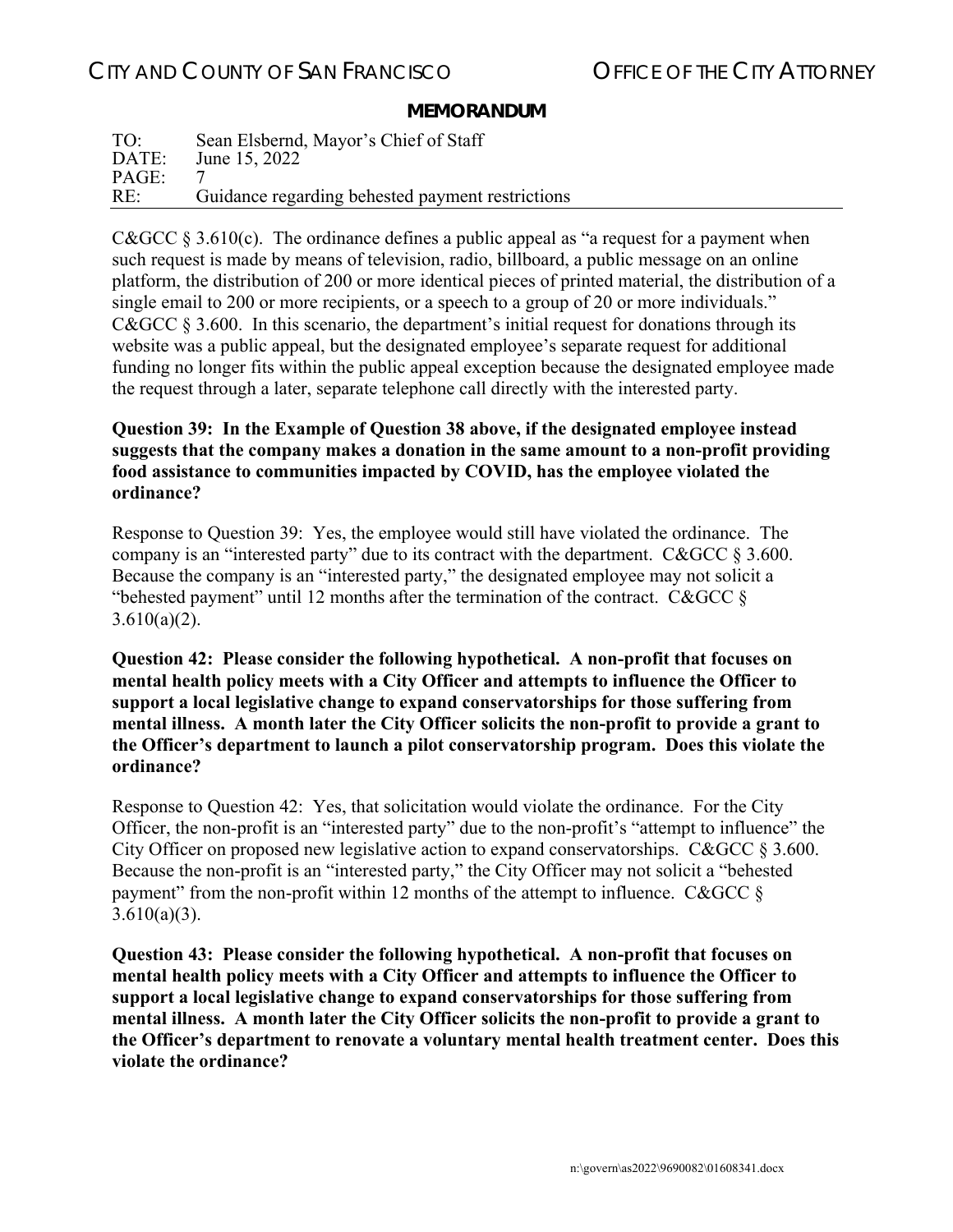## **MEMORANDUM**

| TO:   | Sean Elsbernd, Mayor's Chief of Staff            |
|-------|--------------------------------------------------|
| DATE: | June 15, 2022                                    |
| PAGE: |                                                  |
| RE:   | Guidance regarding behested payment restrictions |

Response to Question 43: Yes, solicitation would violate the ordinance. For the City Officer, the non-profit is an "interested party" due to the non-profit's "attempt to influence" the City Officer on legislative action to expand conservatorships. C&GCC § 3.600. Because the nonprofit is an "interested party," the City Officer may not solicit a "behested payment" from the non-profit within 12 months of the attempt to influence. C&GCC § 3.610(a)(3).

**Question 44: Please consider the following hypothetical. A non-profit that advocates for drug law reform meets with a City Officer and attempts to influence the Officer to support legislation at the state and federal level that would facilitate San Francisco opening a supervised drug consumption site to prevent overdoses and offer addiction treatment services. A month later the City Officer solicits the non-profit to provide a grant to the Officer's department to do research regarding supervised drug consumption sites. Does this violate the ordinance?**

Response to Question 44: Yes, that solicitation would violate the ordinance. For the City Officer, the non-profit is an "interested party" due to the non-profit's "attempt to influence" the City Officer on administrative or legislative action to open a supervised drug consumption site. C&GCC § 3.600. Because the non-profit is an "interested party," the City Officer may not solicit a "behested payment" from the non-profit within 12 months of the attempt to influence. C&GCC  $§$  3.610(a)(3).

**Question 46: Please consider the following hypothetical. A director of a non-profit organization that advocates for voting rights protections for marginalized communities meets with a City Officer and attempts to influence the Officer to support legislation to expand voter outreach services. The director also serves on the board of a separate philanthropic foundation that provides grants to non-profits providing immigrant services. Within 12 months of their first meeting about the voting rights legislation, the City Officer calls the director and solicits them to provide a grant to a non-profit organization providing job training for immigrants. Does this violate the ordinance?**

Response to Question 46: Yes, that solicitation would violate the ordinance. For the City Officer, the non-profit director is an "interested party" due to the non-profit's "attempt to influence" the City Officer on legislative action to expand voter outreach services. C&GCC  $\S$ 3.600. Because the non-profit is an "interested party," the City Officer may not solicit a "behested payment" from the non-profit director within 12 months of the attempt to influence. C&GCC  $§$  3.610(a)(3).

**Question 48: Please consider the following hypothetical. A director of a homelessness advocacy non-profit meets with a City Officer and advocates that the City increase funding for drop-in services for youth experiencing homelessness. During the next 12 months can the City Officer contact the director to solicit the non-profit to provide coats to youth experiencing homelessness?**